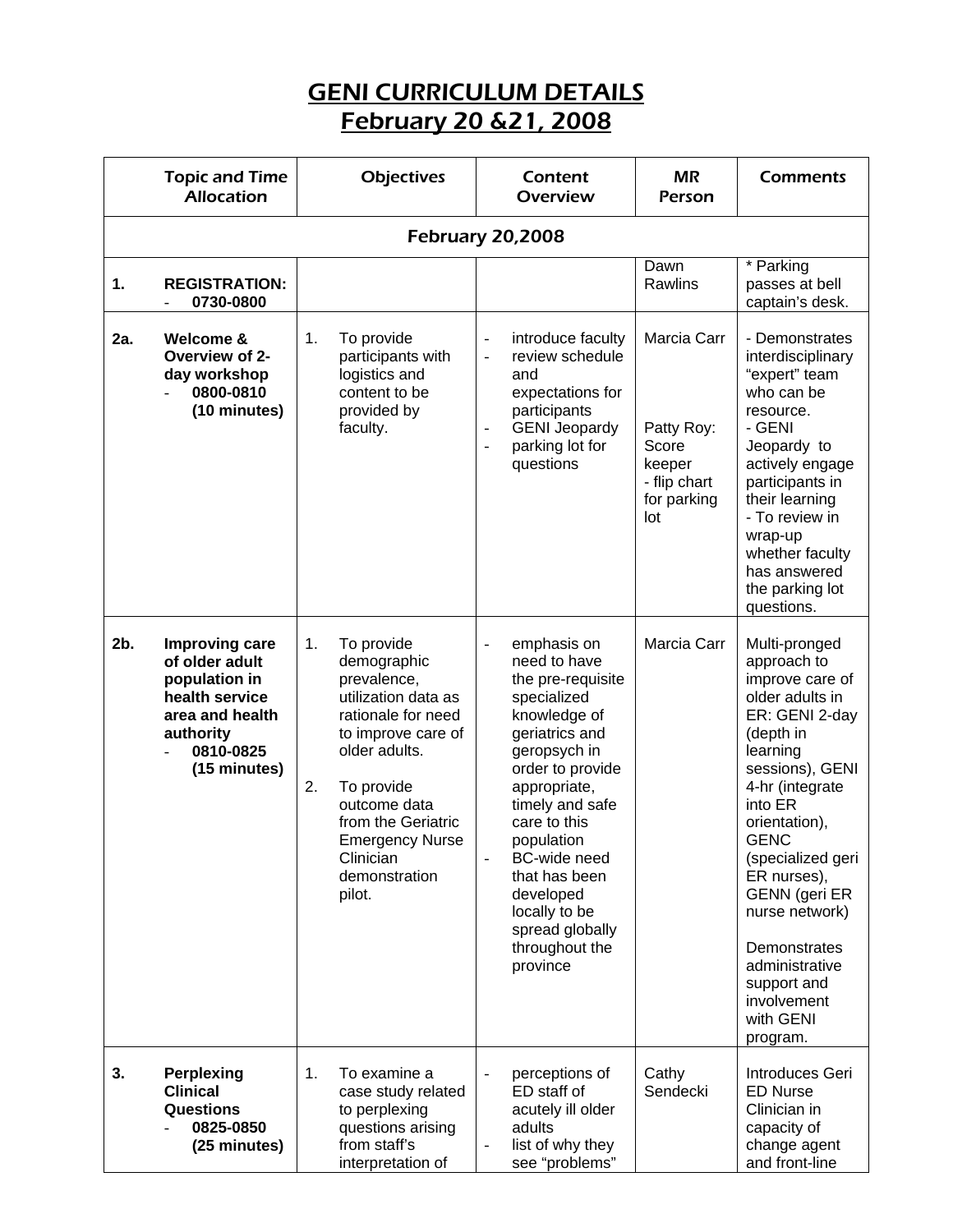|    | <b>Topic and Time</b><br><b>Allocation</b>                                                                                                                                                                                                       |                | <b>Objectives</b>                                                                                                                                                                                                                                                                                                                                                          | Content<br><b>Overview</b>                                                                                                                                                                                                                                                                                                                                                                                                                                                                                                                                                                                       | <b>MR</b><br>Person | <b>Comments</b>                                                                                                                                                                                                                                                               |
|----|--------------------------------------------------------------------------------------------------------------------------------------------------------------------------------------------------------------------------------------------------|----------------|----------------------------------------------------------------------------------------------------------------------------------------------------------------------------------------------------------------------------------------------------------------------------------------------------------------------------------------------------------------------------|------------------------------------------------------------------------------------------------------------------------------------------------------------------------------------------------------------------------------------------------------------------------------------------------------------------------------------------------------------------------------------------------------------------------------------------------------------------------------------------------------------------------------------------------------------------------------------------------------------------|---------------------|-------------------------------------------------------------------------------------------------------------------------------------------------------------------------------------------------------------------------------------------------------------------------------|
|    |                                                                                                                                                                                                                                                  | 2.             | caring for older<br>adults in ED.<br>To engage<br>thinking in what<br>staff view as the<br>care issues and<br>frustrations when<br>caring for older<br>adults in the ED                                                                                                                                                                                                    | as "problems" in<br>this population<br>Do you know<br>$\frac{1}{2}$<br>what you do not<br>know to ask<br>related to<br>acutely ill older<br>adults?                                                                                                                                                                                                                                                                                                                                                                                                                                                              |                     | provider.<br>Flip chart paper<br>on each table<br>with pens. Each<br>table to record<br>related to #2<br>objective<br>Collate data for<br>later discussion                                                                                                                    |
| 4. | "ICEBERG" and<br>application of<br><b>FUNCTIONAL</b><br>and MAC model<br>approach to<br>care goals and<br>outcomes<br>Impact of<br><b>Chronic Disease</b><br>and Disorders<br>on Acutely III<br><b>Older Adults</b><br>0850-0910<br>(20 minutes) | 1.<br>2.<br>3. | To provide a<br>visual and<br>contextual picture<br>by which the ER<br>staff can assure<br>holistic, proactive<br>assessment and<br>care approach for<br>older adults.<br>To introduce the<br><b>ACGNN Geriatric</b><br><b>Giants Quick</b><br>Reference.<br>To raise<br>awareness of<br>need to recognize<br>and refer chronic<br>diseases to<br>appropriate<br>services. | -The ICEBERG<br>provides the<br>conceptual<br>framework by which<br>all screening and<br>assessment of older<br>adults<br>encompasses.<br>- The FUNCTIONAL<br>model approach<br>addresses the<br>cardinal indicator in<br>older adults for<br>regaining PTA<br>health status.<br>- The MAC model<br>provides a proactive<br>way to prevent Geri<br>Giants through<br>anticipatory<br>assessment and<br>management<br>planning.<br>- Brief overview of<br>CDM model and<br>how it works-<br>need for all<br>components of the<br>HC system to be<br>working together in<br>the assessment and<br>management of CD | Marcia Carr         | - Present a case<br>that applies the<br>ICEBERG,<br><b>FUNCTIONAL</b><br>and MAC<br>application.<br>- Contextualize<br>why a whole<br>system<br>response is<br>needed to<br>implement care<br>and practice<br>change.<br>- CDM can<br>impact on ER<br>visits and<br>outcomes. |
| 5. | <b>Normal</b><br>Physiological<br><b>Changes of</b><br><b>Aging</b><br>0910-0955<br>(45 minutes)                                                                                                                                                 | 1.             | To provide<br>baseline<br>knowledge related<br>to physiological<br>changes of aging.                                                                                                                                                                                                                                                                                       | general<br>$\frac{1}{2}$<br>overview of<br>body system<br>age changes<br>review of<br>changes in<br>laboratory and<br>diagnostic tests                                                                                                                                                                                                                                                                                                                                                                                                                                                                           | Kim<br>Macfarlane   | Establish<br>"normal"<br>physiological<br>baseline.                                                                                                                                                                                                                           |
|    |                                                                                                                                                                                                                                                  |                |                                                                                                                                                                                                                                                                                                                                                                            | BREAK: 0955 - 1015 (20 minutes)                                                                                                                                                                                                                                                                                                                                                                                                                                                                                                                                                                                  |                     |                                                                                                                                                                                                                                                                               |
| 6. | <b>The Mental</b><br><b>Health Geriatric</b>                                                                                                                                                                                                     | 1              | To provide the<br>characteristics of                                                                                                                                                                                                                                                                                                                                       | delirium watch<br>depression,                                                                                                                                                                                                                                                                                                                                                                                                                                                                                                                                                                                    | Sandra<br>Whytock-  | Potential<br>exercises                                                                                                                                                                                                                                                        |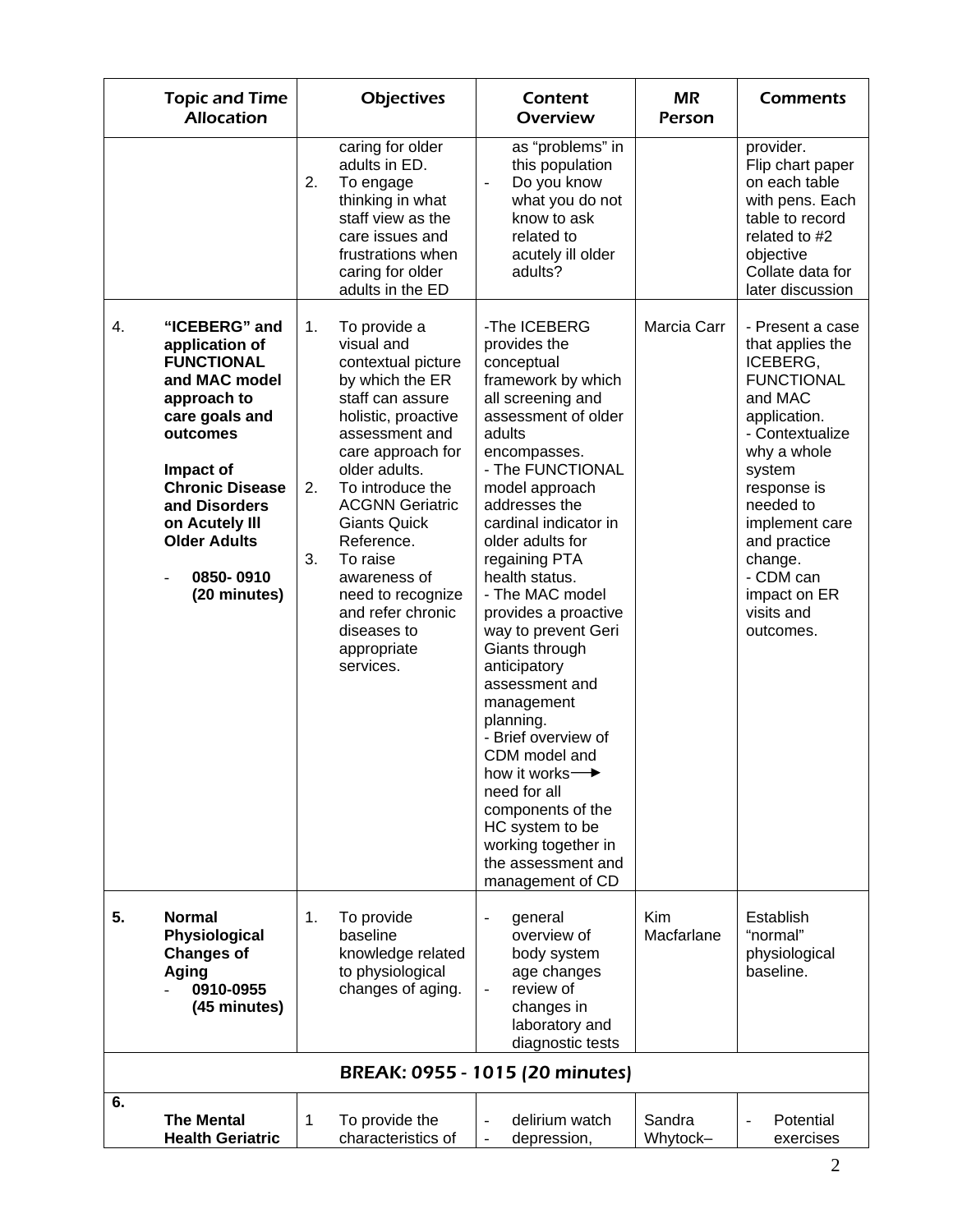| <b>Topic and Time</b><br><b>Allocation</b>                                                                                                                  | <b>Objectives</b>                                                                                                                                                                                                                                                                                                                    | Content<br><b>Overview</b>                                                                                                                                                                                                                                                                                                                                                                                        | <b>MR</b><br>Person                                          | <b>Comments</b>                                                                                                                                                                                                                            |
|-------------------------------------------------------------------------------------------------------------------------------------------------------------|--------------------------------------------------------------------------------------------------------------------------------------------------------------------------------------------------------------------------------------------------------------------------------------------------------------------------------------|-------------------------------------------------------------------------------------------------------------------------------------------------------------------------------------------------------------------------------------------------------------------------------------------------------------------------------------------------------------------------------------------------------------------|--------------------------------------------------------------|--------------------------------------------------------------------------------------------------------------------------------------------------------------------------------------------------------------------------------------------|
| Giants:<br>Delirium,<br>Depression,<br><b>Dementia</b><br>1015-1140<br>(85 minutes)                                                                         | delirium in order<br>to early detect or<br>prevent delirium.<br>To differentiate<br>2.<br>the 3 D's in order<br>to appropriately<br>care for patient.                                                                                                                                                                                | anxiety, panic<br>disorder<br>appropriate care<br>$\blacksquare$<br>approaches to<br>patients with<br>delirium,<br>depression,<br>anxiety,<br>dementia;<br>includes both<br>non-<br>pharmacological<br>and<br>pharmacological<br>elder friendly<br>$\overline{\phantom{a}}$<br>environment                                                                                                                        | Delirium<br>Marcia<br>Carr-<br>Depression<br>and<br>Dementia | for future<br>workshops<br>are:<br>List ED staff<br>÷,<br>concerns re:<br>manage-<br>ment of 3<br>Ds.<br>Interactive<br>$\overline{a}$<br>problem-<br>solving to<br>look at what<br>to do and<br>how to<br>improve<br>care of the<br>3 Ds. |
| <b>Head to Toe</b><br>Assessment:<br><b>Atypical</b><br><b>Presentation in</b><br><b>Acutely III Older</b><br><b>Adults</b><br>$-1140-1215$<br>(35 minutes) | To provide<br>1.<br>differences on<br>how to do a head<br>to toe<br>assessment.<br>2.<br>To identify key<br>atypical indicators<br>that geriatric<br>medicine looks for<br>in an acutely ill<br>older adult<br>presenting in the<br>ER                                                                                               | when doing an<br>$\frac{1}{2}$<br>initial head to<br>toe assessment<br>in an acutely ill<br>older adults,<br>what to observe<br>$for - why are$<br>they different?<br>Key high alert,<br>$\overline{\phantom{a}}$<br>atypical<br>presentations<br>that should be<br>followed up                                                                                                                                   | Dr. Peter<br>O'Connor                                        | Foundational<br>knowledge<br>needed to<br>assess an<br>acutely ill older<br>adult.                                                                                                                                                         |
|                                                                                                                                                             |                                                                                                                                                                                                                                                                                                                                      | LUNCH: 1215 - 1300 (45 minutes)                                                                                                                                                                                                                                                                                                                                                                                   |                                                              |                                                                                                                                                                                                                                            |
| <b>Chief Complaint</b><br>- "General<br>Weakness/<br><b>Failure to</b><br><b>Thrive"/Frailty</b><br>1300-1340<br>(40 minutes)                               | 1.<br>To provide key<br>identifiable<br>features when<br>presented with the<br>chief c/o of<br>general weakness<br>or failure to thrive<br>and frailty<br>2.<br>To identify<br>differentiating<br>diagnostics to<br>lead to a<br>diagnosis.<br>3.<br>To provide key<br>interventions<br>needed to<br>address the chief<br>complaint. | NOT a<br>$\blacksquare$<br>diagnosis but a<br>cardinal<br>Geriatric Giant<br>alert (includes<br>atypical<br>presentation of<br>infections,<br>diabetes, thyroid<br>dysfunction,<br>malignancy,<br>basic diagnostic<br>$\overline{\phantom{a}}$<br>workup<br>interventions to<br>$\overline{\phantom{a}}$<br>be started and<br>what follow-up is<br>required<br>when to refer to<br>$\overline{a}$<br>geriatrician | Dr. Peter<br>O'Connor                                        | Most common<br>chief complaints<br>coming into ED                                                                                                                                                                                          |
| Abuse/Neglect/<br>9.                                                                                                                                        | 1.<br>To assist staff in                                                                                                                                                                                                                                                                                                             | Adult Guardianship                                                                                                                                                                                                                                                                                                                                                                                                | Panel:                                                       | Potential                                                                                                                                                                                                                                  |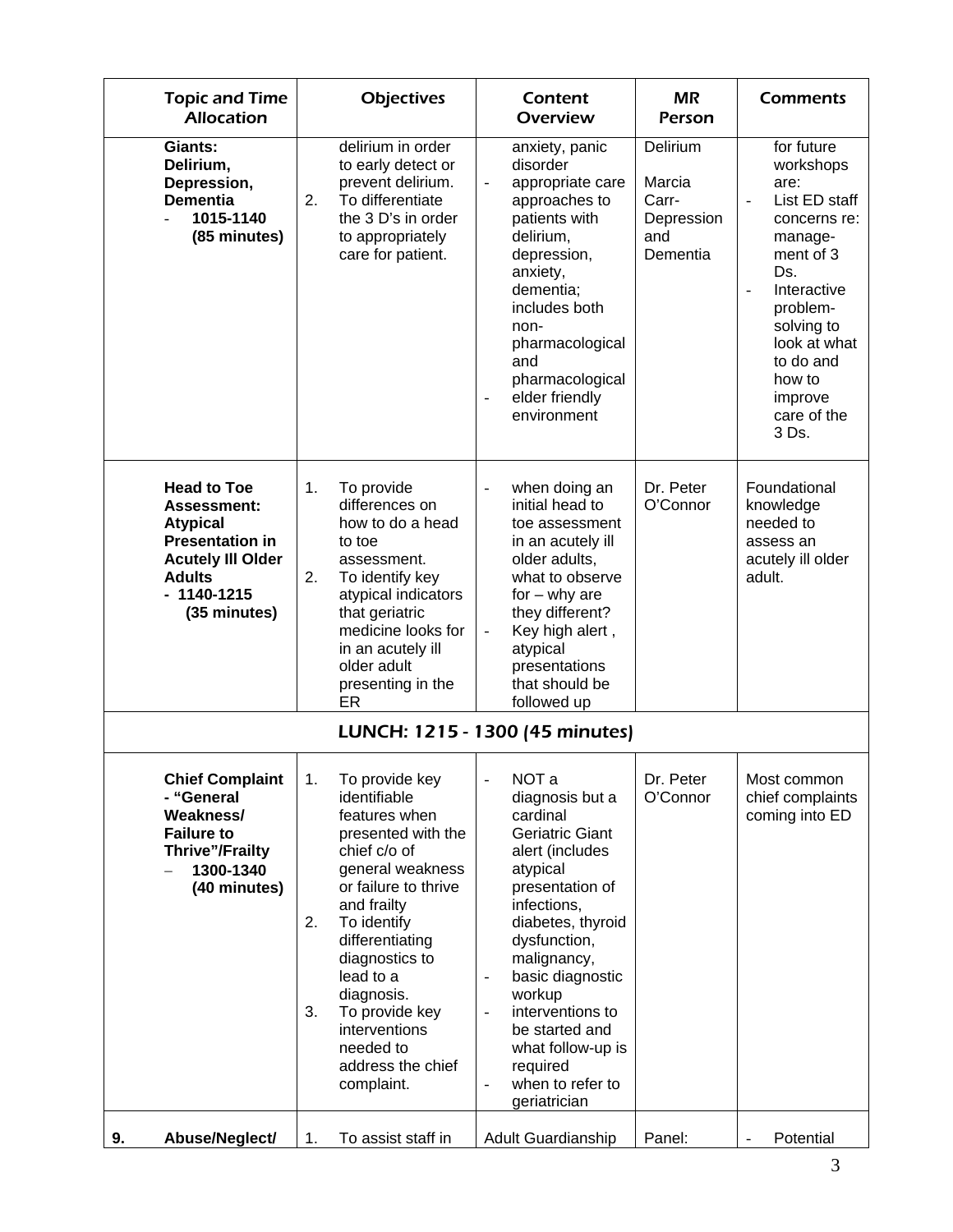| <b>Topic and Time</b><br><b>Allocation</b>                                                                 | <b>Objectives</b>                                                                                                                                                                                                                                                                                                                                                                                              | Content<br><b>Overview</b>                                                                                                                                                                                                                                                                                                                                                                                                           | <b>MR</b><br>Person                                                                                                                                                                                                      | <b>Comments</b>                                                                                           |
|------------------------------------------------------------------------------------------------------------|----------------------------------------------------------------------------------------------------------------------------------------------------------------------------------------------------------------------------------------------------------------------------------------------------------------------------------------------------------------------------------------------------------------|--------------------------------------------------------------------------------------------------------------------------------------------------------------------------------------------------------------------------------------------------------------------------------------------------------------------------------------------------------------------------------------------------------------------------------------|--------------------------------------------------------------------------------------------------------------------------------------------------------------------------------------------------------------------------|-----------------------------------------------------------------------------------------------------------|
| Self-neglect<br>1340-1435<br>(55 minutes)                                                                  | identifying and<br>appropriately<br>responding to<br>abuse, neglect,<br>self-neglect of<br>older adults.<br>2.<br>To assure that<br>patients are<br>informed and<br>agreed to health<br>care.<br>3.<br>To assure that<br>with incapable<br>patients that the<br>correct TSDM is<br>identified.<br>4.<br>To assure that<br>patient wishes re:<br>advanced care<br>planning is<br>communicated.<br><b>BREAK:</b> | Legislation:<br>includes health<br>$\overline{\phantom{a}}$<br>care consent,<br>representation<br>agreement,<br>abuse, neglect,<br>self-neglect and<br>designated<br>agency<br>responsibilities<br>what to look for<br>and what to do<br>for abuse,<br>neglect and self-<br>neglect<br>what is<br>capability to<br>make own<br>decisions about<br>health care<br>advanced<br>directives,<br>Representation<br>Agreement<br>1435-1455 | Kathryn<br>Gademans<br>- SW<br>Dr.<br>O'Connor-<br>geriatrician<br><b>Bashir</b><br>Jiwani - FH<br><b>Ethicist</b><br>Amanda<br>Brown-<br>VCH (SW)<br>lead for<br><b>AGL</b><br>Marcia Carr<br>- CNS<br>(20)<br>minutes) | future<br>workshops<br>are:<br>A case of<br>$\overline{\phantom{a}}$<br>elder abuse<br>What do<br>you do? |
| 10.<br><b>Chief</b><br><b>Complaint:</b><br><b>Substance</b><br><b>Misuse</b><br>1455-1520<br>(25 minutes) | 1.<br>To screen for<br>substance misuse<br>in older adults.<br>2.<br>To improve<br>management of<br>substance misuse<br>(alcohol and other<br>drugs).<br>3.<br>To identify referral<br>resources.                                                                                                                                                                                                              | use of screening<br>tools like CAGE<br>or other<br>evidence-based<br>tools.<br>difference in<br>how to use<br>CIWA for older<br>adults.<br>differences in<br>$\overline{\phantom{a}}$<br>management for<br>withdrawal in<br>older adults.<br>SWAP and<br>other programs<br>as referral<br>resources                                                                                                                                  | Lorell Pride,<br><b>SWAP</b><br>Counselor                                                                                                                                                                                | $\frac{1}{2}$<br>case<br>approach as<br>demonstrati<br>on of issue                                        |
| 11.<br><b>Chief</b><br>Complaint:<br><b>Sepsis</b><br>1520-1555<br>(35 minutes)                            | 1.<br>To identify and<br>improve<br>management of<br>patients<br>presenting with<br>infections.                                                                                                                                                                                                                                                                                                                | - refer to geri giants<br>binder                                                                                                                                                                                                                                                                                                                                                                                                     | Kim<br>Macfarlane                                                                                                                                                                                                        |                                                                                                           |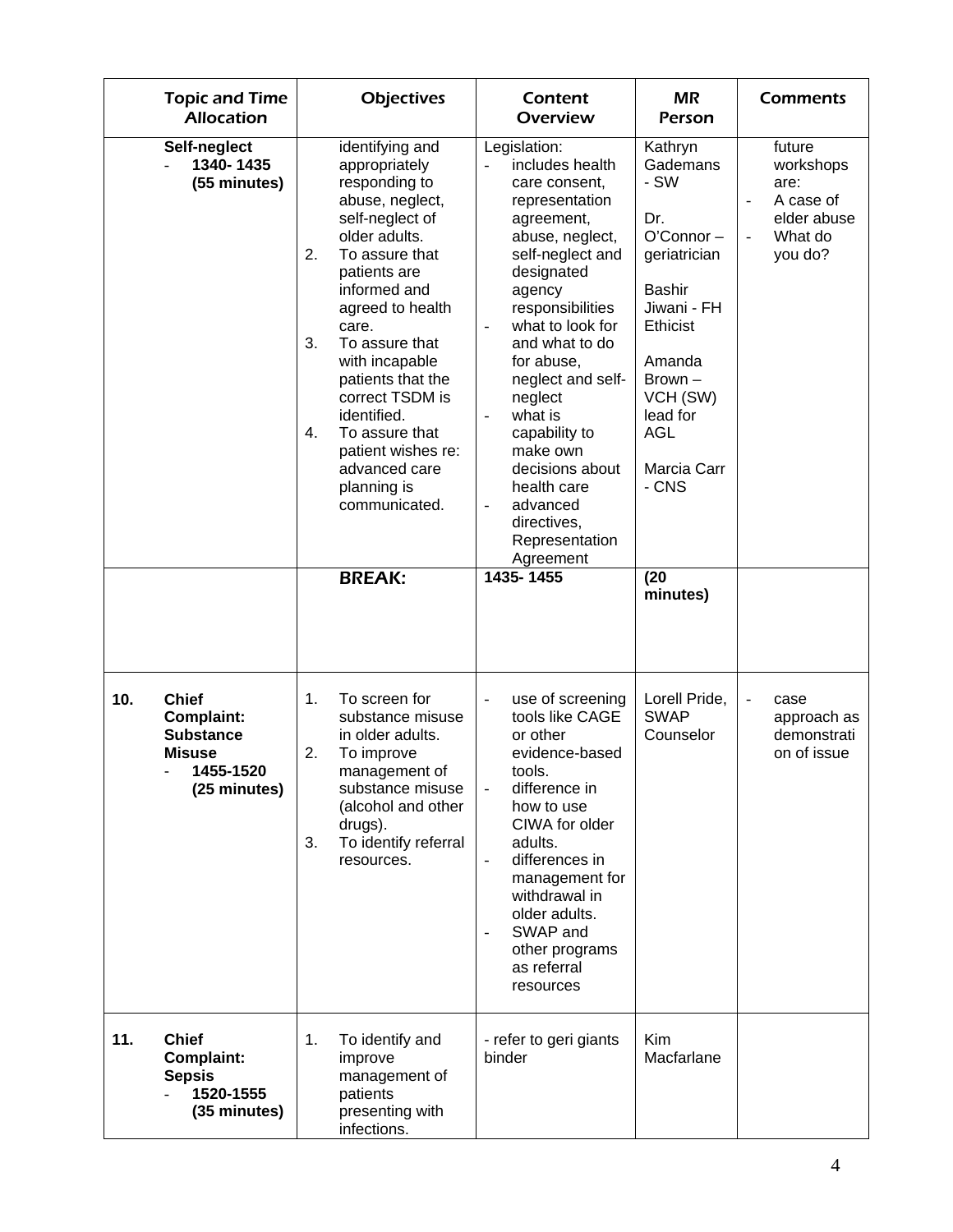|     | <b>Topic and Time</b><br><b>Allocation</b>                                                                               | <b>Objectives</b>                                                                                                                                                                                                                      | Content<br><b>Overview</b>                                                                                                                                                                                                                                                                                                    | <b>MR</b><br>Person                | <b>Comments</b>                                                                                                                                            |
|-----|--------------------------------------------------------------------------------------------------------------------------|----------------------------------------------------------------------------------------------------------------------------------------------------------------------------------------------------------------------------------------|-------------------------------------------------------------------------------------------------------------------------------------------------------------------------------------------------------------------------------------------------------------------------------------------------------------------------------|------------------------------------|------------------------------------------------------------------------------------------------------------------------------------------------------------|
| 12. | <b>Evaluation</b><br>1555-1600<br>(5 minutes)                                                                            | To have a formal<br>1.<br>review of the<br>learning,<br>methodologies<br>and incidentals<br>from the day.                                                                                                                              | formal<br>$\overline{a}$<br>evaluation form<br>to measure<br>outcomes from<br>each topic<br>provided during<br>day one.<br>formal way to<br>$\overline{a}$<br>evaluate<br>personal<br>learnings and<br>ways to improve<br>the workshop.                                                                                       | Marcia Carr                        | - Celebrate<br>winner of GENI<br>Jeopardy Day 1                                                                                                            |
|     |                                                                                                                          |                                                                                                                                                                                                                                        | <b>February 21, 2008</b>                                                                                                                                                                                                                                                                                                      |                                    |                                                                                                                                                            |
| 1.  | <b>TRIAGE applied</b><br>to older adults<br>0815-0845<br>(30 minutes)                                                    | To accurately<br>1.<br>identify acuity and<br>potential problems<br>of the older adult<br>presenting to ER.<br>2.<br>To provide user-<br>friendly tools to<br>help ED staff with<br>older adult's<br>needs for referral,<br>management | <b>CTAS with</b><br>$\overline{a}$<br>emphasis on<br>presentations<br>specific to older<br>adults<br><b>Toolkit</b><br>$\blacksquare$<br><b>ISAR and TRST</b><br>$\overline{a}$<br>risk assessment<br>$\overline{\phantom{a}}$<br>key roles:<br>$\overline{\phantom{a}}$<br>continuity of<br>care; proactive<br>care planning | Cathy<br>Sendecki                  | Accurate triage<br>affects patient<br>outcomes and<br>departmental<br>activities                                                                           |
| 2.  | <b>Medications and</b><br><b>Alerts in Older</b><br><b>Adults</b><br>0845-0945<br>(60 minutes)                           | To identify drugs<br>1.<br>that frequently<br>have adverse<br>responses in older<br>adults.                                                                                                                                            | discuss the<br>principle of "start<br>low and go<br>slow"<br>review the drugs<br>$\blacksquare$<br>that should be<br>avoided in the<br>elderly (Beers<br>List)                                                                                                                                                                | Carla<br>Ambrosini -<br>Pharmacist | Medication<br>problems<br>frequently bring<br>older adults to<br>ED.                                                                                       |
|     |                                                                                                                          |                                                                                                                                                                                                                                        | BREAK: 0945-1005 (20 minutes)                                                                                                                                                                                                                                                                                                 |                                    |                                                                                                                                                            |
| 3.  | <b>Chief Complaint</b><br>"SOB, Lethargy,<br>Syncope,<br>Change in<br><b>Mental Status"</b><br>1005-1055<br>(50 minutes) | 1.<br>To differentiate<br>the presentations<br>of SOB, syncope,<br>mental status<br>changes as they<br>relate to CV/CP<br>and neuro<br>systems in older<br>adults.                                                                     | Cardio-<br>$\overline{a}$<br>Pulmonary/<br>Neurological<br>Changes and<br>Alerts (includes<br>atypical MI,<br>paroxysmal<br>atrial fibrillation,<br>heart failure,                                                                                                                                                            | Kim<br>Macfarlane                  | Only can cover<br>the priorities in<br>such a short<br>time frame so<br>further in-depth<br>workshops will<br>help increase<br>knowledge<br>practice depth |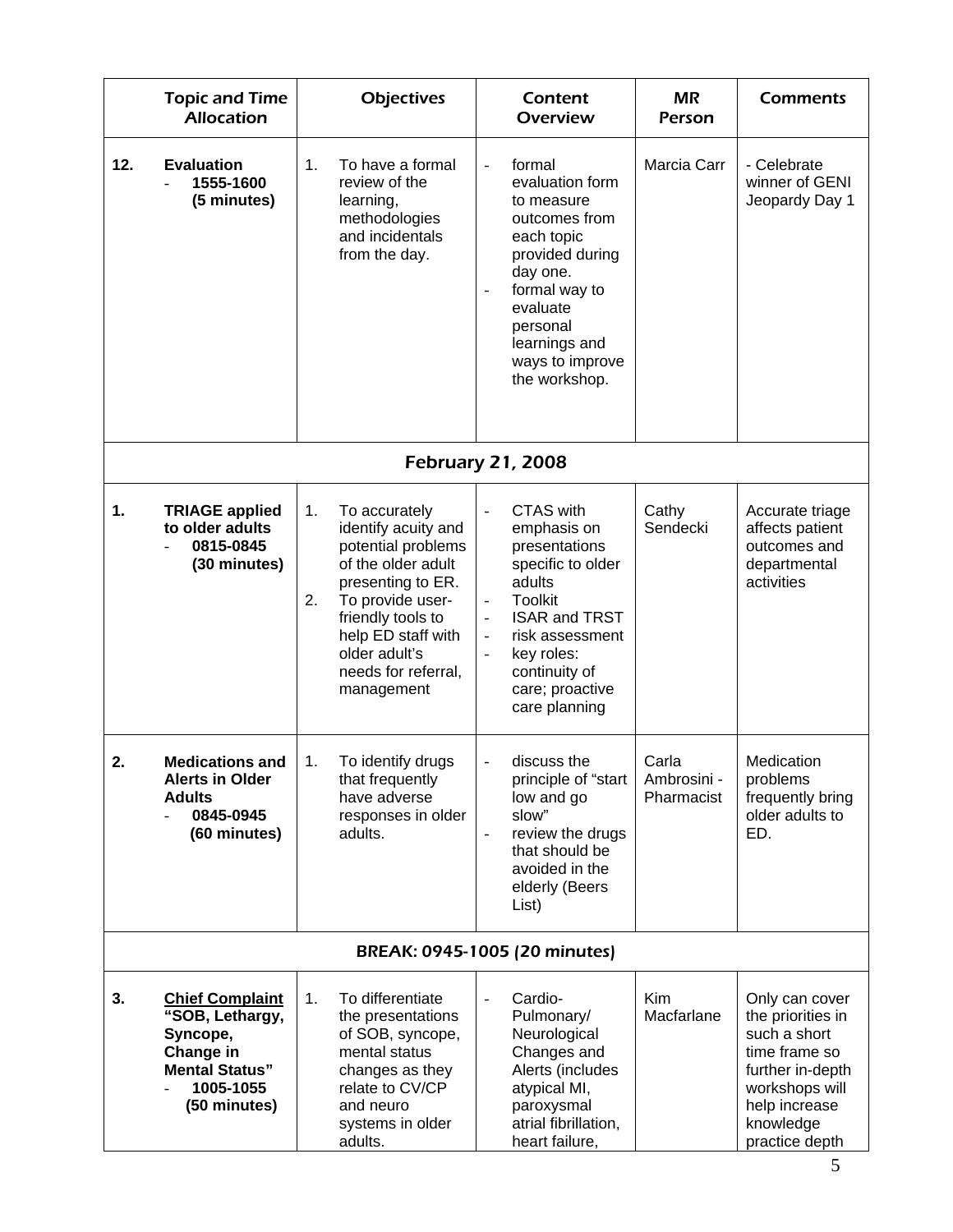|    | <b>Topic and Time</b><br><b>Allocation</b>                                                                                                                                                                                                       |                | <b>Objectives</b>                                                                                                                                                                                                                                                                                                             | Content<br><b>Overview</b>                                                                                                                                                                                                                                                                                                                                                               | <b>MR</b><br>Person                                                          | <b>Comments</b>                                                                   |  |  |  |
|----|--------------------------------------------------------------------------------------------------------------------------------------------------------------------------------------------------------------------------------------------------|----------------|-------------------------------------------------------------------------------------------------------------------------------------------------------------------------------------------------------------------------------------------------------------------------------------------------------------------------------|------------------------------------------------------------------------------------------------------------------------------------------------------------------------------------------------------------------------------------------------------------------------------------------------------------------------------------------------------------------------------------------|------------------------------------------------------------------------------|-----------------------------------------------------------------------------------|--|--|--|
|    |                                                                                                                                                                                                                                                  | 2.             | To identify care<br>interventions<br>when an older<br>adult presents<br>with the stated<br>chief complaints.                                                                                                                                                                                                                  | COPD, Adult<br>RSV, CVA, TIA)                                                                                                                                                                                                                                                                                                                                                            |                                                                              |                                                                                   |  |  |  |
| 4. | <b>Chief Complaint</b><br>- "Pain!"<br>1055-1135<br>(40 minutes)                                                                                                                                                                                 | 1.<br>2.<br>3. | Address common<br>misconceptions<br>about pain.<br>Increase<br>participants'<br>knowledge of the<br>newest methods<br>of assessment,<br>intervention and<br>evaluation of pain<br>management.<br>Promote<br>cooperation<br>between<br>professionals in<br>identifying the<br>most effective<br>pain management<br>strategies. | includes acute,<br>$\frac{1}{2}$<br>chronic/<br>persistent,<br>neuropathic                                                                                                                                                                                                                                                                                                               | Janice<br><b>Brown</b><br>Lori Blain or<br>Susan<br>Buchowski,<br>Pharmacist |                                                                                   |  |  |  |
| 5. | <b>Chief Complaint</b><br>- Abdominal<br>and/or<br>epigastric pain,<br>nausea/vomiting<br>, constipation/<br>diarrhea, urinary<br>dysfunctions<br>1135-1200<br>$(GU - 25)$<br>minutes)<br>1200-1225<br>$\overline{a}$<br>$(GI - 25)$<br>minutes) | 1.             | To recognize and<br>understand the<br>implications of<br>common disorders<br>of the GU and GI<br>system<br>(constipation/<br>diarrhea) in<br>assessing and<br>managing the<br>acute abdomen.                                                                                                                                  | GI/GU Changes<br>$\blacksquare$<br>and Alerts<br>(includes acute<br>abdomen,<br>malnutrition,<br>dehydration, GI<br>or GU<br>obstruction,<br>UTI/urosepsis,<br>abdominal aortic<br>aneurysm)<br>Key ED<br>$\blacksquare$<br>interventions to<br>manage GI and<br>GU. E.g.<br>hydration,<br>nutrition,<br>swallowing<br>assessment,<br>toileting,<br>prompted<br>voiding,<br>constipation | <b>Kim</b><br>Macfarlane<br>(GI) and<br>Janice<br>Brown (GU)                 | Suggestion is to<br>have RDN for<br>malnutrition and<br>dehydration,<br>dysphagia |  |  |  |
|    |                                                                                                                                                                                                                                                  |                |                                                                                                                                                                                                                                                                                                                               | LUNCH: 1225 - 1310 (45 minutes)                                                                                                                                                                                                                                                                                                                                                          |                                                                              |                                                                                   |  |  |  |
|    |                                                                                                                                                                                                                                                  |                |                                                                                                                                                                                                                                                                                                                               |                                                                                                                                                                                                                                                                                                                                                                                          |                                                                              |                                                                                   |  |  |  |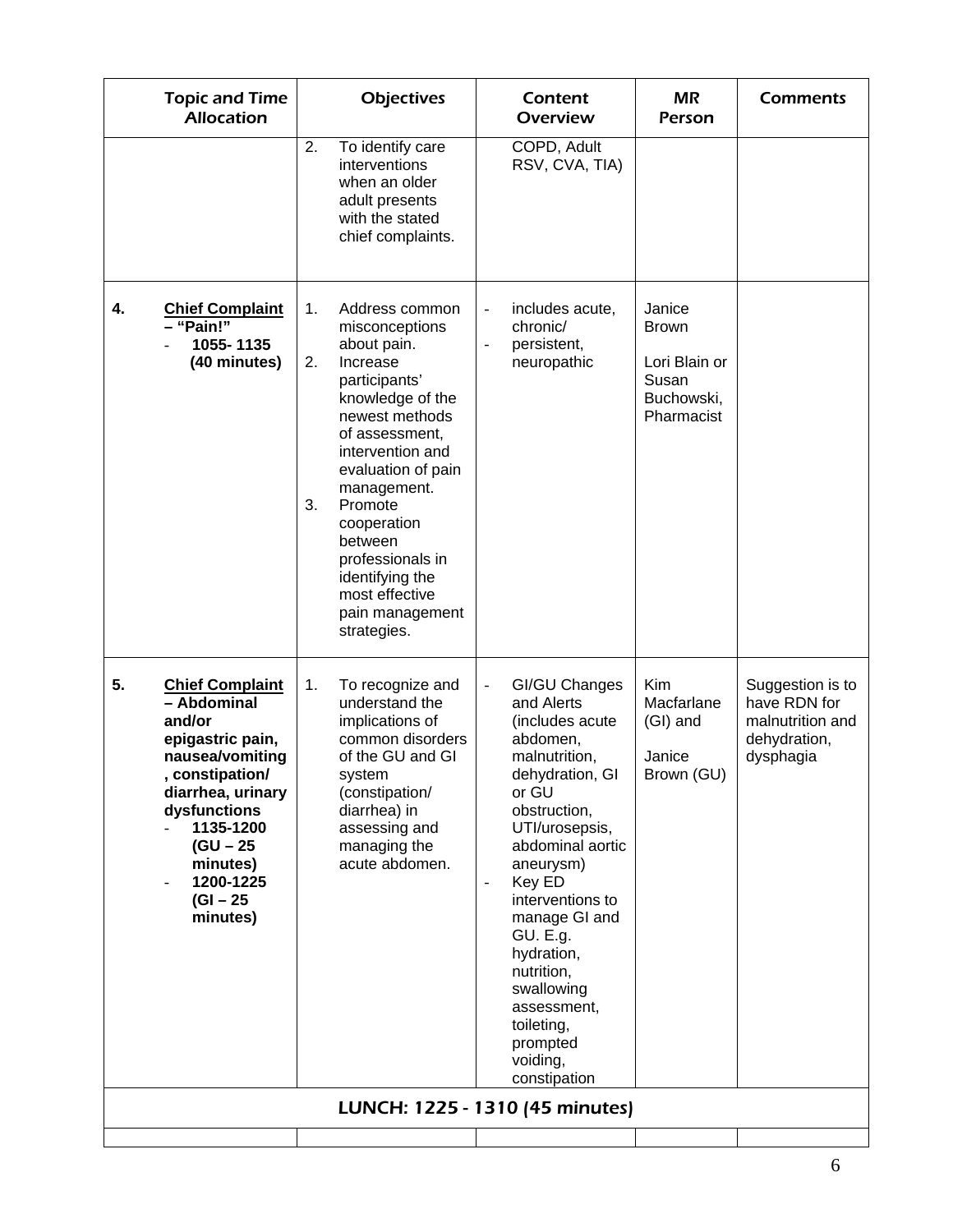|    | <b>Topic and Time</b><br><b>Allocation</b>                                                                                                                                     | <b>Objectives</b>                                                                                                                                                                                                                                                                                                                                                                                                                                                                                            | Content<br><b>Overview</b>                                                                                                                                                                                                                                                                                                                                                                                                 | <b>MR</b><br>Person                                                                                                      | <b>Comments</b>                                                                                           |
|----|--------------------------------------------------------------------------------------------------------------------------------------------------------------------------------|--------------------------------------------------------------------------------------------------------------------------------------------------------------------------------------------------------------------------------------------------------------------------------------------------------------------------------------------------------------------------------------------------------------------------------------------------------------------------------------------------------------|----------------------------------------------------------------------------------------------------------------------------------------------------------------------------------------------------------------------------------------------------------------------------------------------------------------------------------------------------------------------------------------------------------------------------|--------------------------------------------------------------------------------------------------------------------------|-----------------------------------------------------------------------------------------------------------|
| 6. | <b>Chief Complaint</b><br><b>Impaired</b><br><b>Mobility and/or</b><br><b>Function</b><br>Can patient be<br>discharged?<br><b>Tips from OT/PT</b><br>1310-1410<br>(60 minutes) | To be able to<br>1.<br>know when to<br>refer to OT/PT<br>2.<br>To be able to<br>know the unique<br>functional mobility<br>needs of the<br>elderly patients.<br>3.<br>To be able to<br>know if it is safe to<br>mobilize a patient.<br>4.<br>To be able to<br>know how<br>mobilization can<br>enhance the<br>condition of the<br>patient<br>5.<br>To identify key<br>issues related to<br>functional abilities<br>for ADLs and<br>IADLs that may<br>prevent d/c home<br>or require home<br>follow up referral | roles of OT/PT<br>$\overline{\phantom{a}}$<br>on ER<br>red<br>$\frac{1}{2}$<br>flags/functional<br>alerts<br>special<br>$\overline{\phantom{a}}$<br>limitations of the<br>elderly<br>quick test prior<br>to mobilize a<br>patient<br>facilitate:<br>÷,<br>maximize<br>a)<br>functional<br>mobility<br>decrease<br>b)<br>falls<br>decrease<br>C)<br>length of<br>stay<br>decrease<br>d)<br>frequency of<br>re-<br>admission | <b>Chris Szeto</b><br>Physio-<br>therapist<br>Karen<br>Gilbert,<br>Heather<br>Burrett,<br>Occupa-<br>tional<br>Therapist | <b>ENERGIZER</b><br><b>STRETCH</b><br>Video and<br>posters                                                |
| 7. | <b>Assuring</b><br><b>Continuum of</b><br><b>Care from</b><br><b>Assessment to</b><br>Discharge - into<br>hospital and<br>home<br>1410-1440<br>(30 minutes)                    | 1.<br>To provide<br>information on<br>resources and<br>need to assure<br>transfer of patient<br>information.                                                                                                                                                                                                                                                                                                                                                                                                 | Home and<br>÷,<br>Community<br>Health<br>Lifeline<br>$\overline{\phantom{a}}$<br>D/C planning<br>$\frac{1}{2}$<br>starts with first<br>contact<br><b>Care Transitions</b><br>a) medication<br>reconciliation<br>b) high CDM<br>alerts<br>c) referral and<br>follow-up<br>d) Personal<br>health record                                                                                                                      | Cathy<br>Sendecki<br>and<br>Maylene<br>Fong                                                                              | Care<br>Transitions<br>Following<br>$\overline{\phantom{0}}$<br>up on ISAR<br>and TRST<br>for d/c<br>home |
|    |                                                                                                                                                                                |                                                                                                                                                                                                                                                                                                                                                                                                                                                                                                              | BREAK: 1440 - 1500 (20 minutes)                                                                                                                                                                                                                                                                                                                                                                                            |                                                                                                                          |                                                                                                           |
| 8. | <b>Clinical</b><br><b>Decision-</b><br>making; clinical<br><b>ED</b> questions in<br>management of<br><b>Geriatric Giants</b><br>1500-1550                                     | 1.<br>To apply currently<br>gained knowledge<br>to patient<br>situations being<br>observed in ER.<br>2.<br>To arrive at<br>solutions and                                                                                                                                                                                                                                                                                                                                                                     | revisit<br>$\frac{1}{2}$<br>perplexing<br>questions and<br>list of care<br>issues and<br>frustrations<br>is it an atypical                                                                                                                                                                                                                                                                                                 | Cathy<br>Sendecki<br>lead; Kim,<br>Patty and<br>Marcia to<br>assist                                                      | Group work -<br>case follow up<br>Each group will<br>select one<br>geriatric giant<br>that they will      |